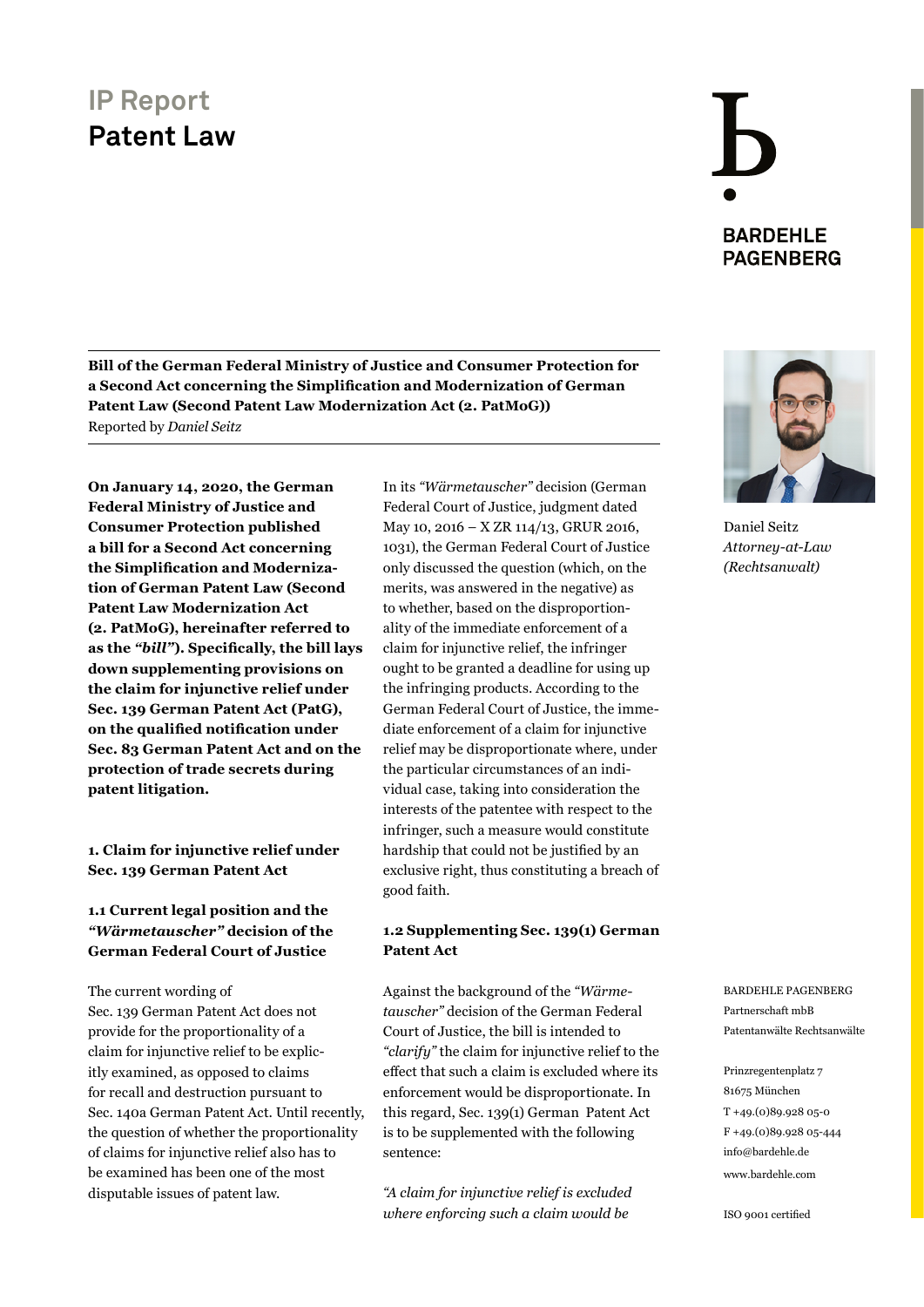# **BARDEHLE PAGENBERG**

*disproportionate as, under particular circumstances, taking into consideration the interests of the patentee with respect to the infringer and the requirements of good faith, such a measure would cause hardship that could not be justified by an exclusive right."*

In codifying the proportionality examination in the context of a claim for injunctive relief in a clarifying manner, the bill adopts the examination standard used by the German Federal Court of Justice.

The grounds for the bill refer to the supplement to Sec. 139(1) German Patent Act as a *"legislative clarification"* and emphasizes that the legal framework of German law already allows for the examination of the proportionality of a claim for injunctive relief in cases of patent infringement.

The grounds for the bill state:

This clarification is necessary because the courts of lower instances are *"very reluctant"* to consider this corrective measure. The reason for this is that the economic disadvantages of a cease and desist order granted by a court may exceed the dimension which is required in order to achieve a sufficiently deterring effect. However, applying the principle of proportionality must not have the effect of devaluing patent law as a claim for injunctive relief still needs to be a powerful tool and, as such, is indispensable to German industry for enforcing patents. Consequently, limiting claims for injunctive relief has to be limited to exceptional cases because, as a rule, claims for injunctive relief constitute the corrective counter-measure in case of patent infringements. Thus, as a rule, the patentee does not have to show that the claim is proportionate.

Rather, the infringer bears the burden of proof and has to demonstrate substantial grounds for an exceptional limitation of the claim for injunctive relief.

Furthermore, it may be gathered from the grounds that the bill deliberately refrained from listing criteria or examples governing disproportionality in the wording of the bill. Accordingly, the courts of lower instance still are to be tasked with interpreting the standard of proportionality and devising examples governing disproportionality. However, individual criteria and case examples which are to be considered when assessing proportionality and may be helpful in practice are discussed in the grounds for the bill. They include the interests of the patent proprietor in the claim for injunctive relief and the economic impact of the latter as well as the complexity of the attacked product, subjective elements and interests of third parties.

For example, in the context of the overall assessment of all circumstances, the question of whether the patent proprietor itself manufactures the products or components in question or whether they only intend to monetarize the patent, which usually applies to patent exploitation companies and non-practicing entities, is to be relevant as well. It is also to be noted whether the patentee is clearly demanding excessive royalties, which are to be enforced by means of the claim for injunctive relief in breach of good faith.

Regarding the use of complex products, the grounds for the bill emphasize that disproportionality always requires economic effects on the entire business operations. The bill states that, where it is a case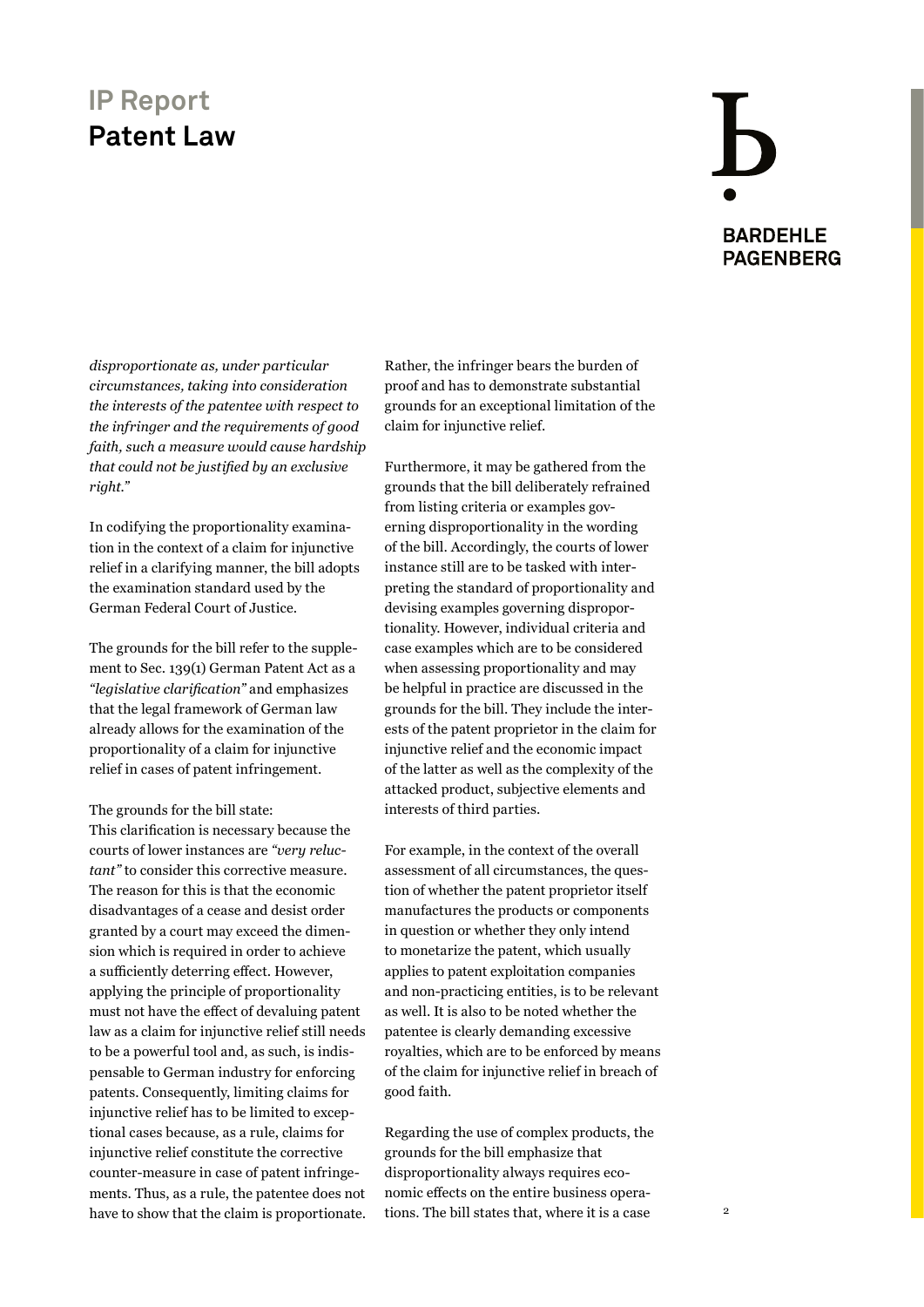# **BARDEHLE PAGENBERG**

of a dependent element of a component for a complex product as a whole, with this dependent element not being essential for functioning, e.g. special accessories, there are not usually any disproportionate economic effects on the entire business operations. It continues by explaining that, vice versa, what might need to be considered in favor of the infringer is that a modification of the product involves considerable time and expense, for example where statutory or regulatory approval provisions are to be observed, such that the consequences of the injunction are entirely disproportionate to the value of the patent.

Even though the claim for injunctive relief itself does not require any culpability, considering even subjective elements, particularly the manner and extent of the infringer's culpability, in the context of examining disproportionality is to be a possibility, according to the bill. For example, the fact whether or not the infringer has taken any reasonable precautionary measures to prevent any patent infringement (e.g. a *"Freedom to Operate analysis"*) may be significant.

Lastly, it may be gathered from the grounds for the bill that the legal consequences which are to be considered do not only include the granting of a deadline for using up infringing products, but also the permanent denial of a claim for injunctive relief if a deadline for using up infringing products would lead to unreasonable hardship; however, the bill states that this is only conceivable *"in very few cases"*.

#### **2. Qualified notification pursuant to Sec. 83 German Patent Act**

With the supplement to the provisions on the qualified notification, the bill addresses another aspect of the German patent system which has been widely criticized, the *"injunction gap"*. In this regard, the bill provides the following supplement to Sec. 83(1) German Patent Act:

*"Said notification is to take place six months as of service of the complaint. If a patent litigation matter is pending, the notification also is to be conveyed to the other court ex officio. The Patent Court may set a deadline within which the parties may make a conclusive written statement before the notification is prepared according to sentence 1. If the Patent Court does not set any deadline, the notification must not take place before the time limit pursuant to Sec. 83(3), 2nd and 3rd sentence expires. Statements by the parties which are received after the time limit has expired do not need to be taken into consideration by the Patent Court."*

Accordingly, the qualified notification pursuant to Sec. 83 German Patent Act, in which notification the German Federal Patent Court communicates its preliminary assessment of the legal validity of the patent, already has to take place within six months after the nullity complaint was filed. If a patent litigation matter is pending, the qualified notification additionally is to be conveyed to the infringement court ex officio.

According to the grounds for the bill, the supplement to Sec. 83 German Patent Act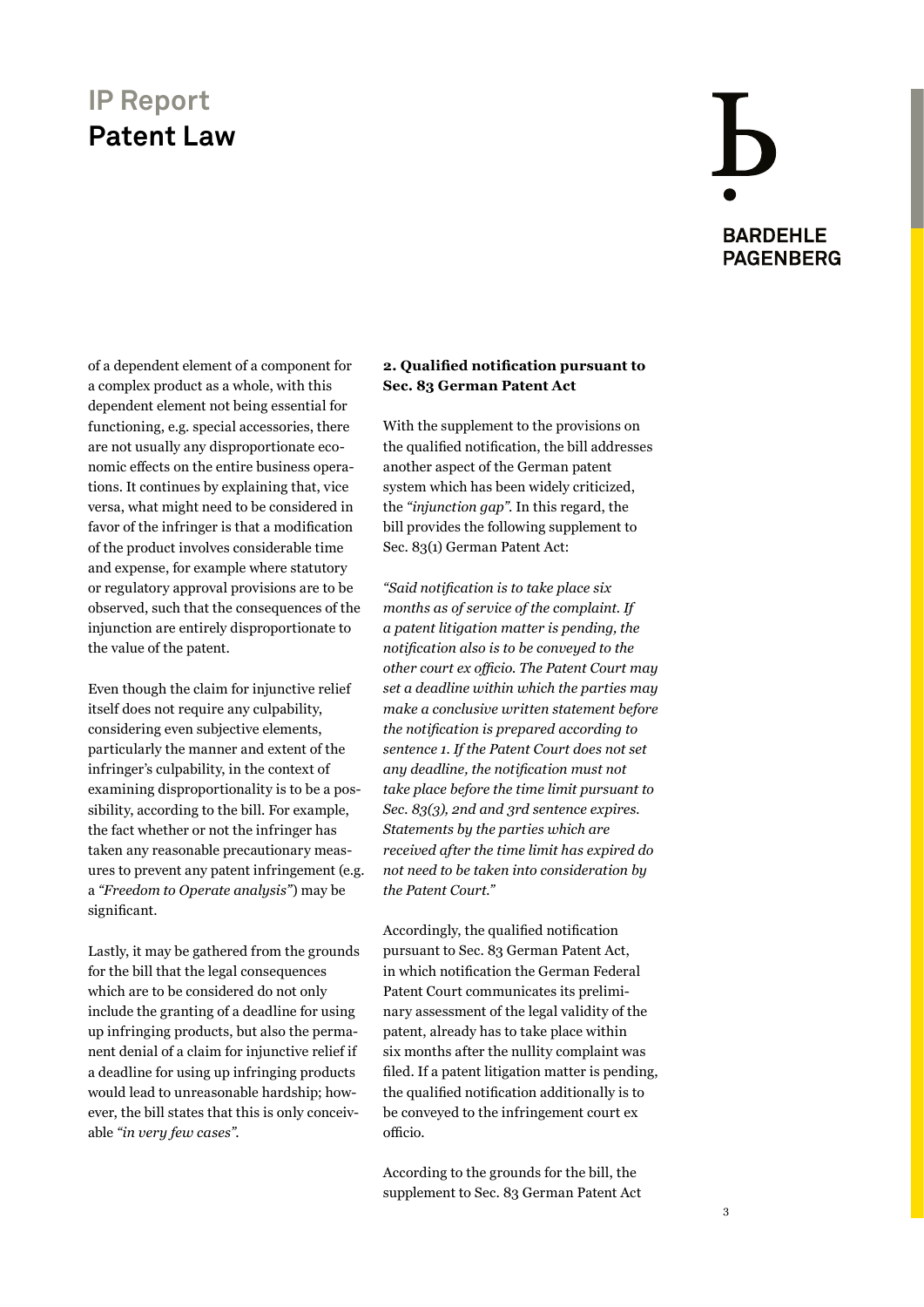## **BARDEHLE PAGENBERG**

intends to improve the synchronization of parallel infringement and nullity proceedings which take place before separate courts in Germany due to bifurcation which is applicable there: Civil courts decide on the infringement of a patent-in-suit, while the German Federal Patent Court assesses the legal validity of the patent-in-suit. However, there is a significant gap between the duration of the two proceedings. While first-instance infringement proceedings are often concluded within one year, nullity proceedings before the German Federal Patent Court take more than two years on average, with duration showing an upward trend. Even the qualified notification is generally only issued as late as 1.5 years after the nullity complaint was filed and, thus, often even after the first-instance infringement proceeding was concluded. Consequently, depending on the result of the infringement proceedings, the Plaintiff may already provisionally enforce the order for injunctive relief in such cases, without a notification of the German Federal Patent Court – sitting with judges with a technical background – regarding the legal validity of the patent-in-suit having been issued first. This is what the supplement to Sec. 83(1) German Patent Act intends to address: Now, as a rule, the infringement court receives a relevant notification of the German Federal Patent Court before the oral hearing and may take said notification into account when deciding on the question of a stay of the infringement proceedings.

#### **3. Protection of trade secrets pursuant to Sec. 145a German Patent Act**

The bill also addresses a third problematic area, the protection of trade secrets during patent litigation; it suggests that certain stipulations of the German Law on the Protection of Trade Secrets (GeschGehG) should be applied. For this purpose, a new provision is to be included as Sec. 145a German Patent Act, having the following wording:

*"Sections 16 through 20 of the German Law on the Protection of Trade Secrets of April 18, 2019 (Federal Law Gazette I p. 466) shall apply to patent litigation mutatis mutandis."*

According to the grounds for the bill, disclosing information that constitutes trade secrets during patent infringement proceedings may also be necessary for the purpose of justifying claims or for defense purposes. Therefore, the grounds for the bill state, there is a special need for the procedural protection of trade secrets during patent litigation, which protection could only insufficiently be guaranteed thus far. Based on the reference to the stipulations of the German Law on the Protection of Trade Secrets, trade secrets are to be treated confidentially by the parties involved in patent litigation proceedings and must generally not be used or disclosed beyond the court proceedings. Additionally, it enables the courts to limit the access to certain documents or parts of the oral hearing to a narrow circle of persons.